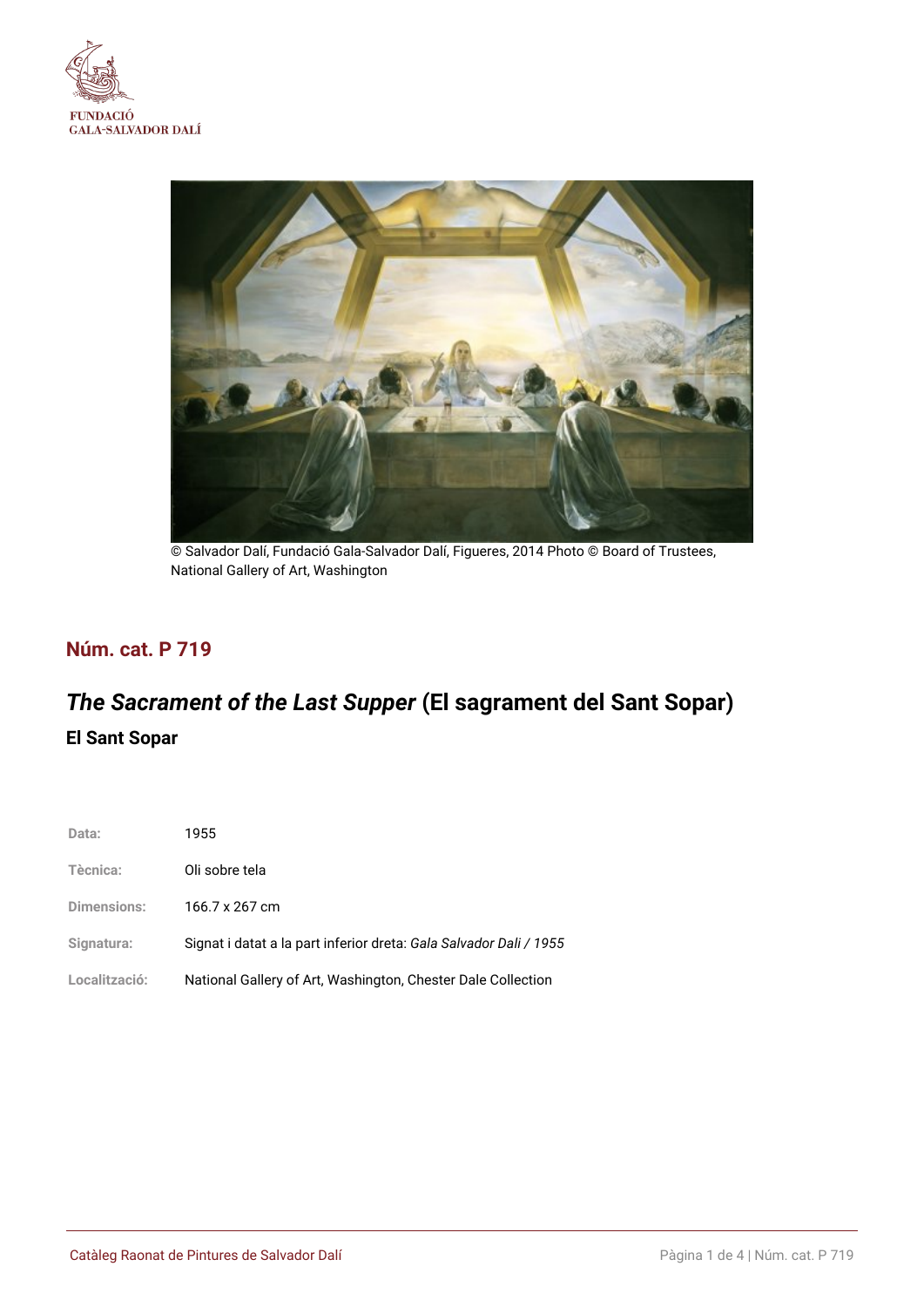#### **Procedència**



- Carstairs Gallery, Nova York
- Chester Dale, Nova York

### **Bibliografia**

- *Catholic Art Education : complete list of full-color religious art reproductions*, Catholic Art Education, Blauvelt, New York, 1956, p. 4
- "Dali' s «Last Supper» to have preview in capital", *New York Journal American*, 22/03/1956, New York, s. p. (detall)
- "Dali' s «Last Supper» in U.S. Gallery", *Herald Tribune*, 23/03/1956, New York, s. p. (detall)
- "Dalí's painting of 'Last Supper'", *European Stars and Stripes*, 31/03/1956, Kaiserslautern, p. 8 (detall)
- Leslie Judd Portner, "National unveils Dali painting", *Post Times Herald*, 01/04/1956, Washington, D.c., s. p. (detall)
- Salvador Dalí, "Cristobal Colon descubre America", *Vea y Lea*, 03/04/1956, s. l., s. p.
- "A new painting.....", *Albuquerque Tribune*, 06/04/1956, s. l., p. 22 (imatge indirecta) (detall)
- "Dali Paints a Mystical Last Supper", *The Washington Post*, 22/04/1956, Washington, s. p. (detall)
- "El cuadro que no veremos", *Canigó*, 30/06/1956, Figueres, s. p. (detall)
- F. Y., "Further Afield", *Studio International*, 30/09/1956, London, p. 95
- *Dalí*, Les Éditions du Chêne, Paris, 1957, il. XIV, il. XV (detall)
- Charles A. Wagner, "460-Year Variation on a Sacred Theme", *Mirror*, 14/04/1957, New York, s. p. (detall), s. p.
- Dick Owen, "The Road to Calvary", *Daily News*, 14/04/1957, New York, s. p.
- Edith Weigle, "The Easter Story in Art", *Tribune*, 21/04/1957, Chicago, Ill., s. p.
- Tom Kelly, "Art Excites «Extremus» Comments", *News*, 07/06/1957, Washington, D.c., s. p. (detall)
- J.v.l. Brans, "La pintura religiosa de Dalí", *Goya*, 30/11/1957, Madrid, p. 159
- A. Reynolds Morse, Michel Tapié, *Dalí: a study of his life and work*, New York graphic Society, Greenwich [Connecticut], 1958, p. 79, p. 80 (detall)
- "Sacrament Of The Last Supper", *Columbia City Post*, 03/04/1958, Columbia, Ind., s. p. (detall)
- Miguel Utrillo, "Dalí en zig-zag", *Blanco y Negro*, 10/01/1959, Madrid, s. p.
- S.m. Aguirre, "Dalí en La Habana", *Gaceta Ilustrada*, 04/07/1959, Madrid, p. 30-31
- "«Best Sellers» in Art", *New York Times*, 26/07/1959, New York, p. 21
- "Best sellers in art", *New York Times*, 26/07/1959, New York, s. p. (detall)
- Frank Getlein, Dorothy Getlein, *Christianity in modern art*, The Bruce Publishing Company, Milwaukee, 1961, p. 77
- "The last supper", *San Antonio Light*, 02/04/1961, San Antonio, p. 8-9
- "[Salvador Dali's «The...»] (il)", *Tribune*, 17/02/1962, Des Moines, Iowa, s. p.
- Howard V. Harper, "What Last Supper «Menu» Stood For", *Beacon Journal*, 14/04/1962, Akron, Ohio, s. p. (detall)
- *Bodas de oro de la sección adoradora nocturna de Guecho*, Eléxpuru Hermanos, Bilbao, 1963, p. 15
- Braulio Diaz Sal, "El derecho de Dali a la locura", *La Nacion*, 31/12/1963, Buenos Aires., s. p. (detall)
- [Peu de foto], *Walla Walla Union-Bulletin*, 27/09/1965, Walla Walla, WA, p. 2 (imatge indirecta)
- Betty A. Dietz, "The language or art: change following change", *News*, 13/02/1966, Dayton, Ohio, p. 17
- Betje Howell, "Artists and the Last Supper", *Outlook*, 09/04/1966, Santa Monica, Calif., s. p. (detall)
- Montague Ullman, *Rapid eye movement dream-monitoring techniques in current ESP research*, New York Academy of Science, New York, 1967, p. 268
- Paul H. Walton, *Dali / Miró*, Tudor Publishing Company, New York, 1967, il. 38 (detall)
- Max Gérard, *Dalí de Draeger*, Blume, Barcelona, 1968, il. 62 (detall)
- Mary T. Tiesselmann, "Don't rob us of our roots", *Our Sunday Visitor*, 21/04/1968, Huntington, Ind., s. p. (detall)
- "Dali's Telling of the Easter Story", *The Washington Post*, 22/04/1968, Wahington, D. C., p. 16 (imatge indirecta)
- "Dali le fantastique", *Marie France*, 31/12/1968, Paris, p. 110
- José Angelo Gaiarsa, *Respiraçao e imaginaçao*, Jose Angelo Gaiarsa, Sao Paulo, 1971, p. 65 (detall), p. 66 (detall), p. 88 (detall), p. 92 (detall)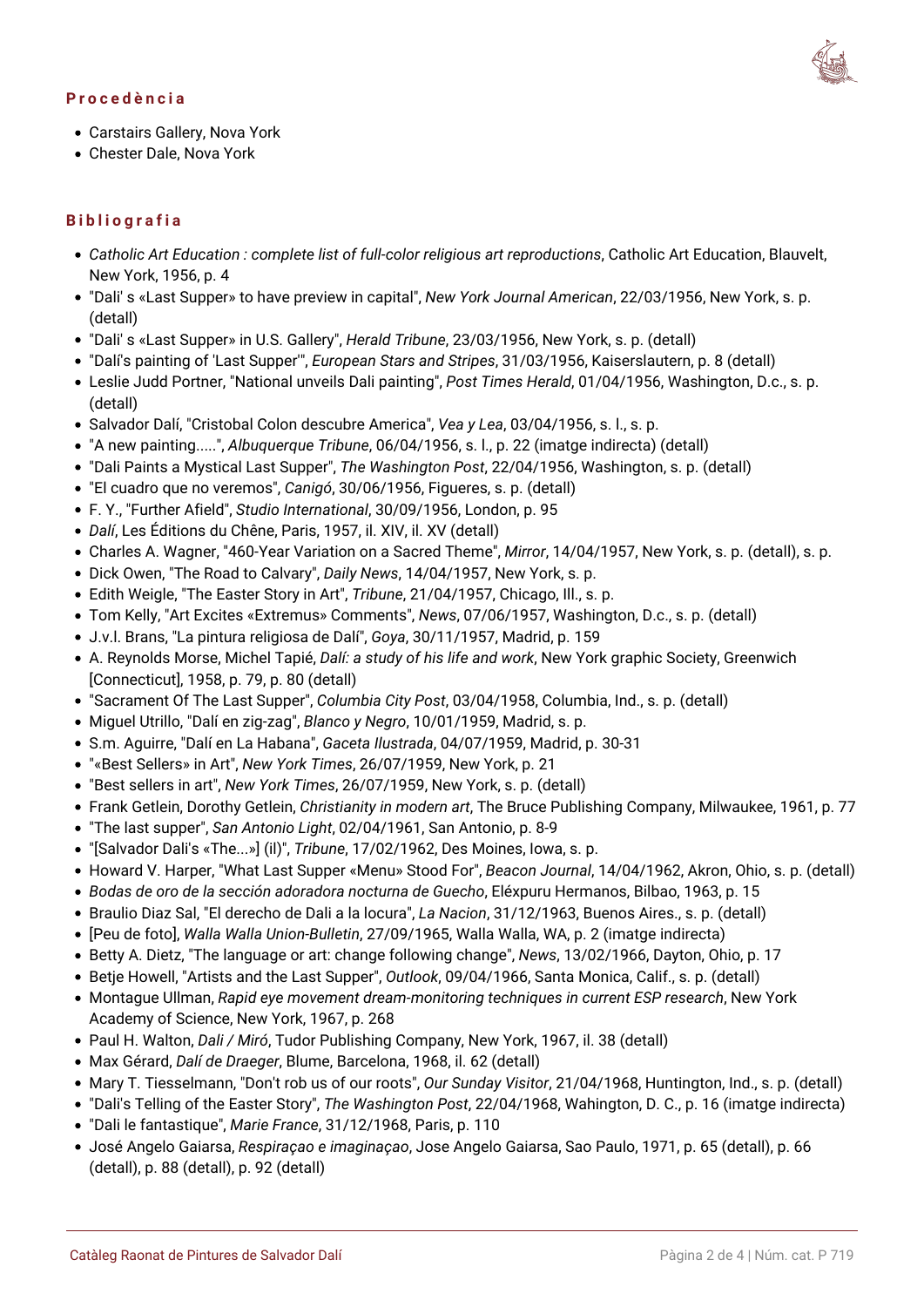

- A. Reynolds Morse, *Dalí, the masterworks*, The Reynolds Morse Foundation, Cleveland, 1971, p. 30
- Salvador Dalí, Michel Conil Lacoste, "Dalí, il genio delirante (coberta)", *BolaffiArte*, 06/1972, Torino, p. 58-59
- *Ninety-three oils by Salvador Dalí : 1917-1970*, The Salvador Dali Museum, Cleveland, 1973, p. 181, p. 189 (detall)
- *Salvador Dalí : a guide to his works in public museums*, The Dali Museum, Cleveland [Ohio], 1973, p. [50]
- *Salvador Dalí ... a panorama of his art*, The Salvador Dali Museum, Cleveland, 1974, p. 181, p. 189 (detall)
- Jacques Dopagne, *Dalí*, Fernand Hazan, Paris, 1974, il. 65
- Tadao Ogura, Robert Descharnes, *L'Art moderne du monde*, Shueisha, Tokyo, 1974, il. 53, p. 115
- Luis Romero, *Todo Dalí en un rostro*, Blume, Barcelona, Madrid, 1975, p. 52-53
- [On the cover: A portion of Salvador Dalí's «Sacrament of the Last Supper» anunci], *Chicago Tribune*, 30/03/1975, Chicago, s. p. (detall)
- Ramón Gómez de la Serna, *Dalí*, Espasa-Calpe, Madrid, 1977, p. 120, p. 120 (detall), p. 121 (detall), p. 250
- Salvador Dalí, *Les Vins de Gala*, Draeger, Paris, 1977, p. 50-51 (detall)
- Robert Descharnes, S. Terayama, *Dalí: the book of great masters*, Zauho, Tokyo, 1978, il. 47
- Antonio Fernández Molina, *Dalí*, Ministerio de Educación y Ciencia. Servicio de Publicaciones, [Pamplona], 1978, p. 73
- *Homage to Dalí*, Chartwell Books, Secaucus, New Jersey, [1980], p. 16-17
- *Rétrospective Salvador Dalí 1982*, Edition Art Life, [S.l.], 1982, p. 14, il. 2
- Conroy Maddox, *Dalí*, Newness Books, Feltham [Middlesex], 1983, p. 83
- Ignacio Gómez de Liaño, *Dalí*, Polígrafa, Barcelona, 1983, il. 109
- Conroy Maddox, *Dalí*, Benedick Taschen, Köln, 1983, p. 83
- *Dalí*, Sarpe, Madrid, 1984, il. 42, p. 92
- "Dalí, ochenta años", *Abc*, 12/05/1984, Madrid, p. 97
- Sarane Alexandrian, *Dalí*, Fernand Hazan, Paris, 1985, il. 65
- *Solennità dell'Immacolata Concezione della beata Vergine Maria*, Basilica Vaticana, [Ciutat del Vaticà], 1985, p. 68-69 (detall)
- Takahiko Okada, *Dalí*, Shueisha, [S.l.], 1986, p. 57
- Josep Vallès i Rovira, *Dalí delit Empordà*, Carles Vallès, Figueres, 1987, p. 142
- Agustín Sánchez Vidal, *Buñuel, Lorca y Dalí: el enigma sin fin*, Planeta, Barcelona, 1988, p. 324
- *Grands Peintres : Dalí*, COGEDI-PRESSE, Paris, 1988, p. 12
- [Dali Salvador Dalí Domenech (b. Figueras, 1904) He remained apart from the Surrealists, although he had been on of them in body and soul. A talented sketcher<sub><sup>[2]</sup> [anunci], *New York Times*, 16/10/1988, New York, s. p.</sub> (detall)
- *Salvador Dalí, 1904-1989*, Gerd Hatje, Stuttgart, 1989, p. 328
- *Los Dalís de Dalí: colección del museo nacional centro de arte reina Sofía*, Centro cultural, Arte contemporaneo, México D. F., 1990, p. 40
- René Passeron, *Salvador Dalí*, Ars Mundi, [S.l.], 1990, p. 92-93
- Paul Moorhouse, *Dalí*, Magna Books, Wigston [Anglaterra], 1990, p. 102-103
- Eric Shanes, *Dalí*, Debate, Madrid, 1991, p. 129
- *Dalí exhibition*, Mitsukoshi Museum of Art, Tokyo, 1991, p. 15
- *Dalí, el pa*, Tusquets, Barcelona, 1993, p. 51
- Nathaniel Harris, *The Life and works of Dalí*, Parragon, [Regne Unit], 1994, p. 74-75
- Robert Descharnes, Gilles Néret, *Salvador Dalí, 1904 -1989*, Benedikt Taschen, Köln, 1994, p. 488-489
- André Bouguenec, *Salvador Dalí : philosophe et esotériste incompris*, Opéra, Nantes, 1994, p. XXIX
- Marco Di Capua, *Dalí*, Librairie Gründ, Paris, 1994, p. 239
- Jessica Hodge, *Salvador Dali*, Barnes & Noble, New York, 1994, p. 114-115
- Christopher Masters, *Dalí*, Phaidon, London, 1996, p. 117
- *New history of world art*, Shogakukan, [S.l.], 1996, il. 84
- Robert Radford, *Dalí*, Phaidon, London, 1997, p. 244-245
- *Salvador Dalí en el Teatre-Museu Dalí y otras colecciones*, Folio, Barcelona, 1998, p. 28-29
- Grace Megwinoff Andréu, *Dalí: Salvador de la pintura*, Grace Megwinoff Andréu, San Juan (Puerto Rico), 1998, p. 34
- *Salvador Dalí*, Parkstone, England, 1999, p. 146-147